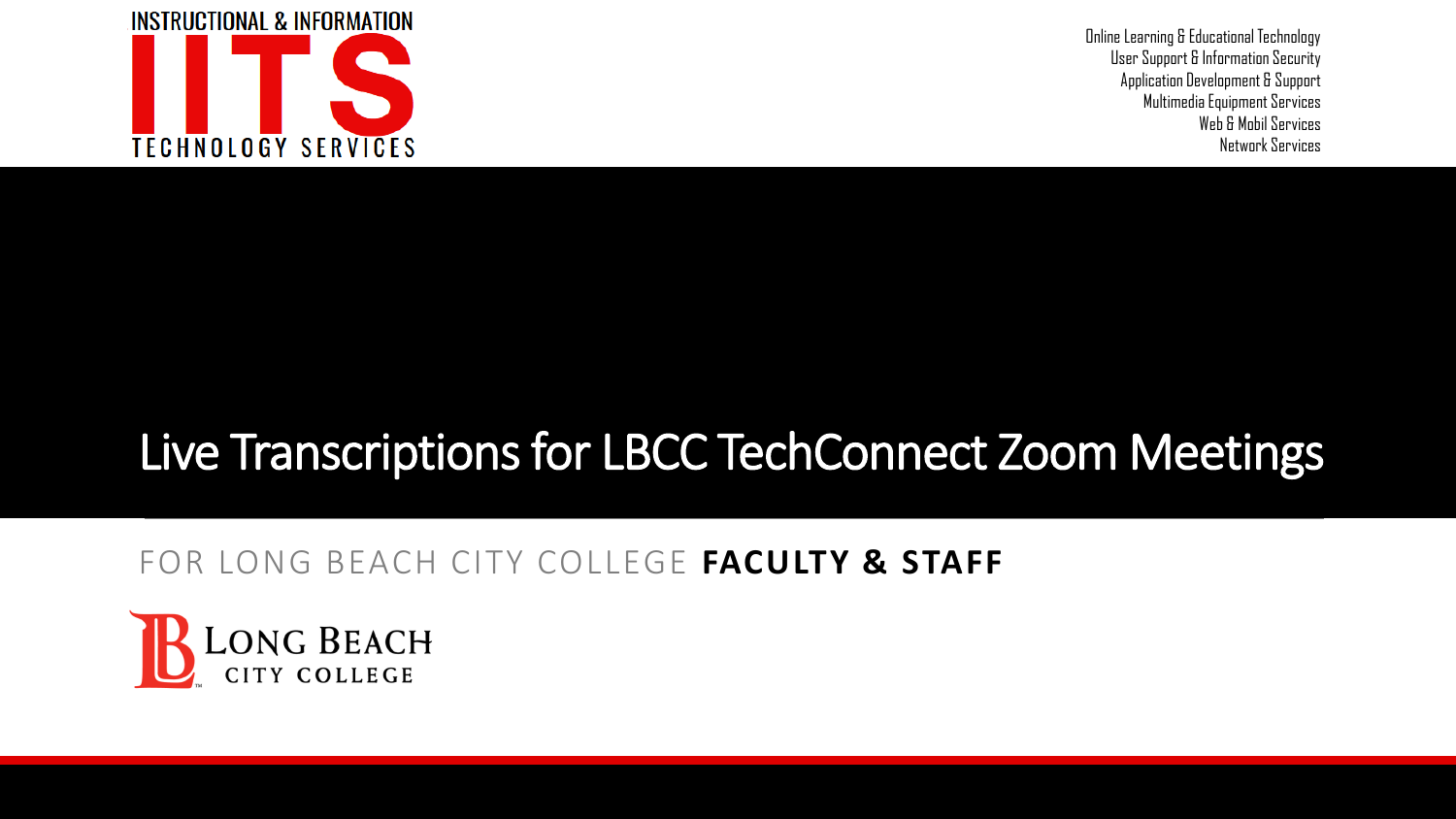

**Objectives** 

This guide will show you how to:

- a. Enable the live transcripts feature in your LBCC TechConnect Zoom account
- b. How to use the live transcription feature in your meetings.

#### **Note:**

➢For future information and requirements related to this feature, please visit CCC TechConnect here:

■ <https://ccctechconnect.zendesk.com/hc/en-us/articles/1260801947809-New-Live-Transcriptions-for-Meetings-and-Webinars>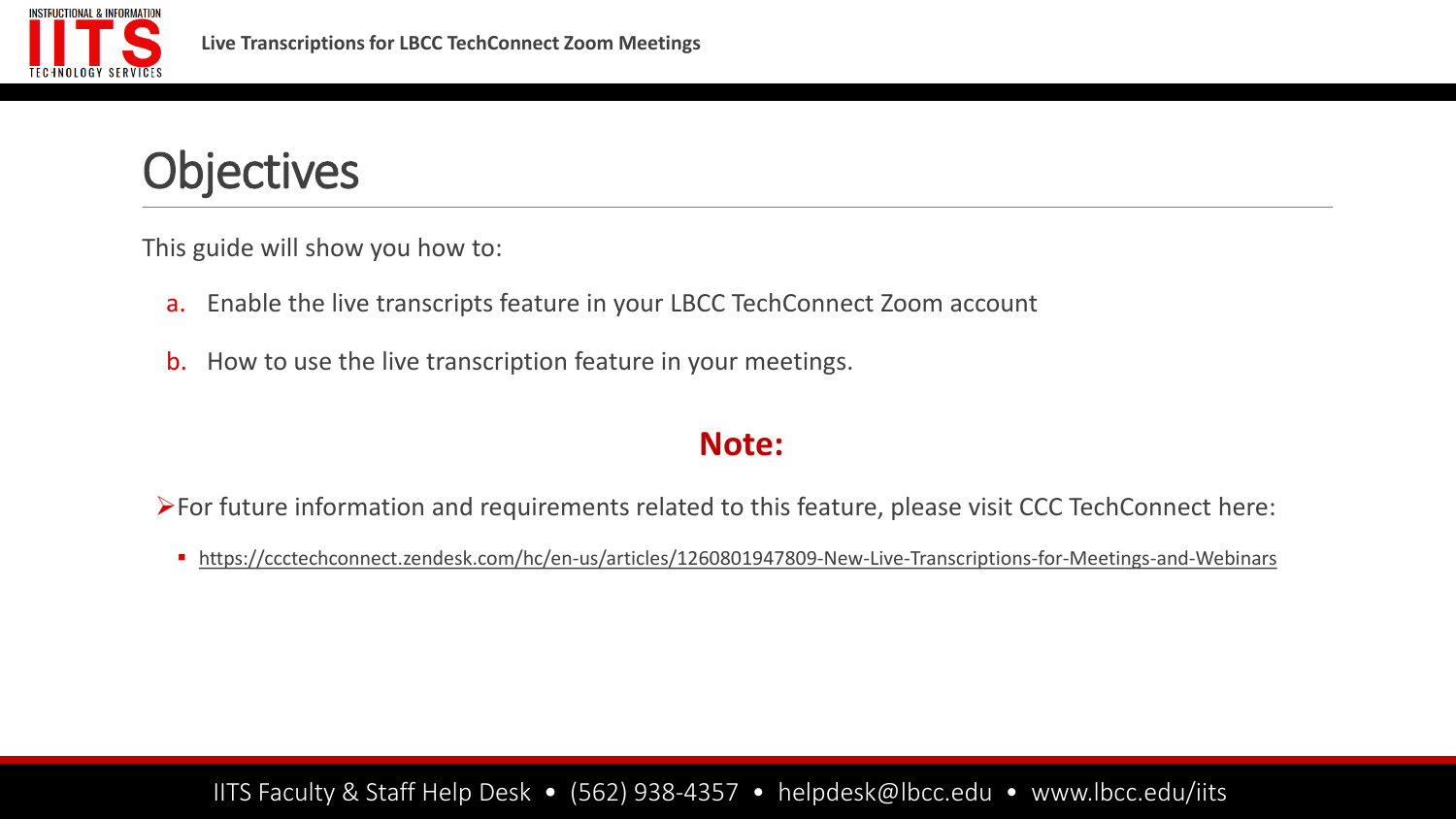

# **Prerequisites**

#### **A few things to keep in mind:**

#### **Be sure your Zoom is at least:**

- Zoom desktop client for Windows, macOS: version 5.0.2 or higher.
- Zoom mobile app for Android and iOS: version 5.0.2 or higher.
- •'Audio Transcript' must be enabled in your account Recording Settings (next steps show you how to do this).
- •The accuracy of Zoom's live transcription feature depends on many variables, such as but not limited to: volume and clarity of the speaker's voice, background noise, Lexicons and dialects specific to a geography or community.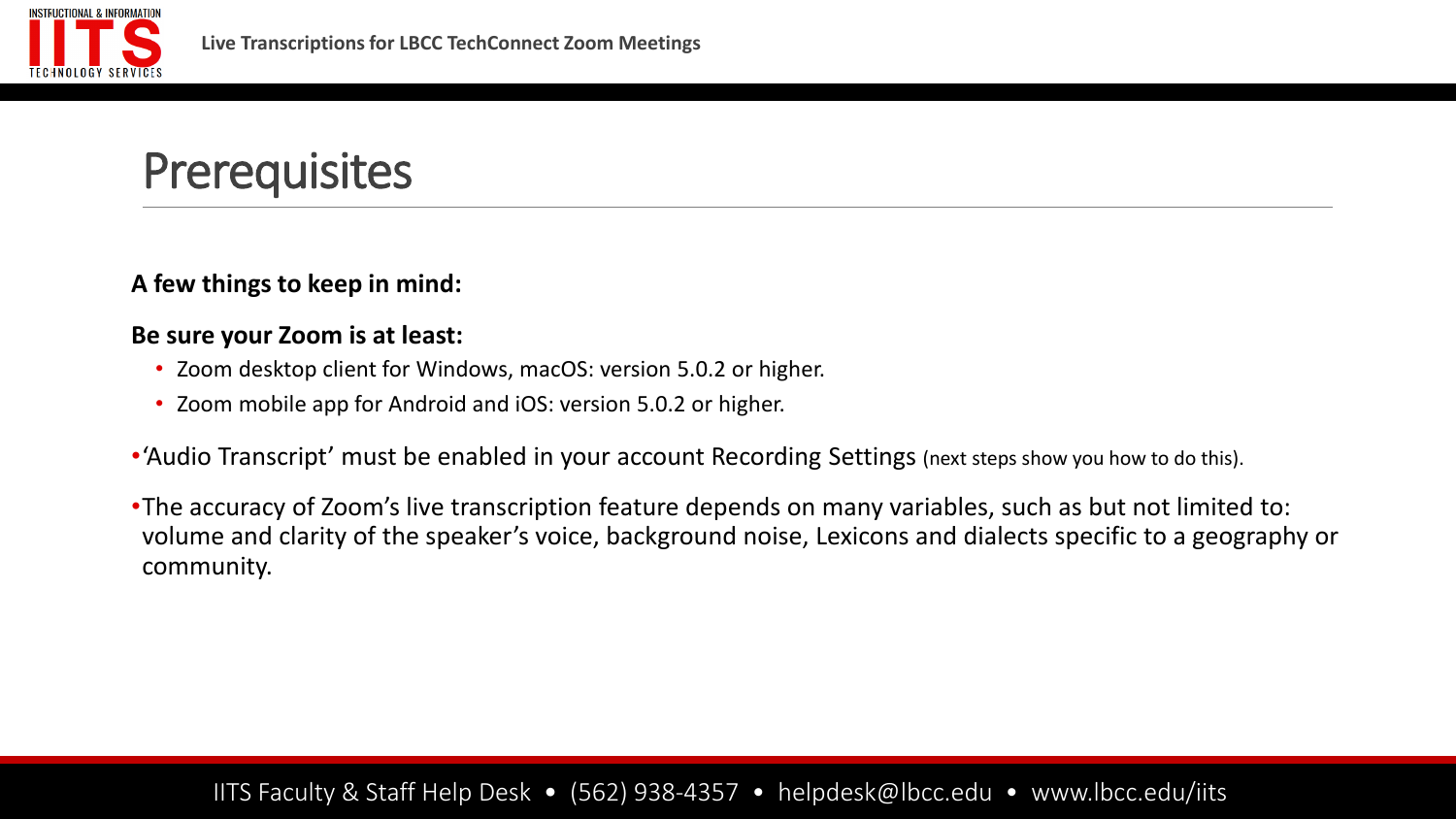

# Enable Live Transcript Feature in Zoom Account

**Step 1:** Log into your LBCC TechConnect Zoom account: **[https://lbcc-edu.zoom.us](https://lbcc-edu.zoom.us/)**

◦ (Don't have an account? Email the **[helpdesk@lbcc.edu](mailto:helpdesk@lbcc.edu)**)

**Step 2:** Go to Settings on the left.

| <b>ZOOM</b>       | SOLUTIONS - |
|-------------------|-------------|
| <b>PERSONAL</b>   |             |
| Profile           |             |
| <b>Meetings</b>   |             |
| <b>Webinars</b>   |             |
| <b>Recordings</b> |             |
| <b>Settings</b>   |             |
|                   |             |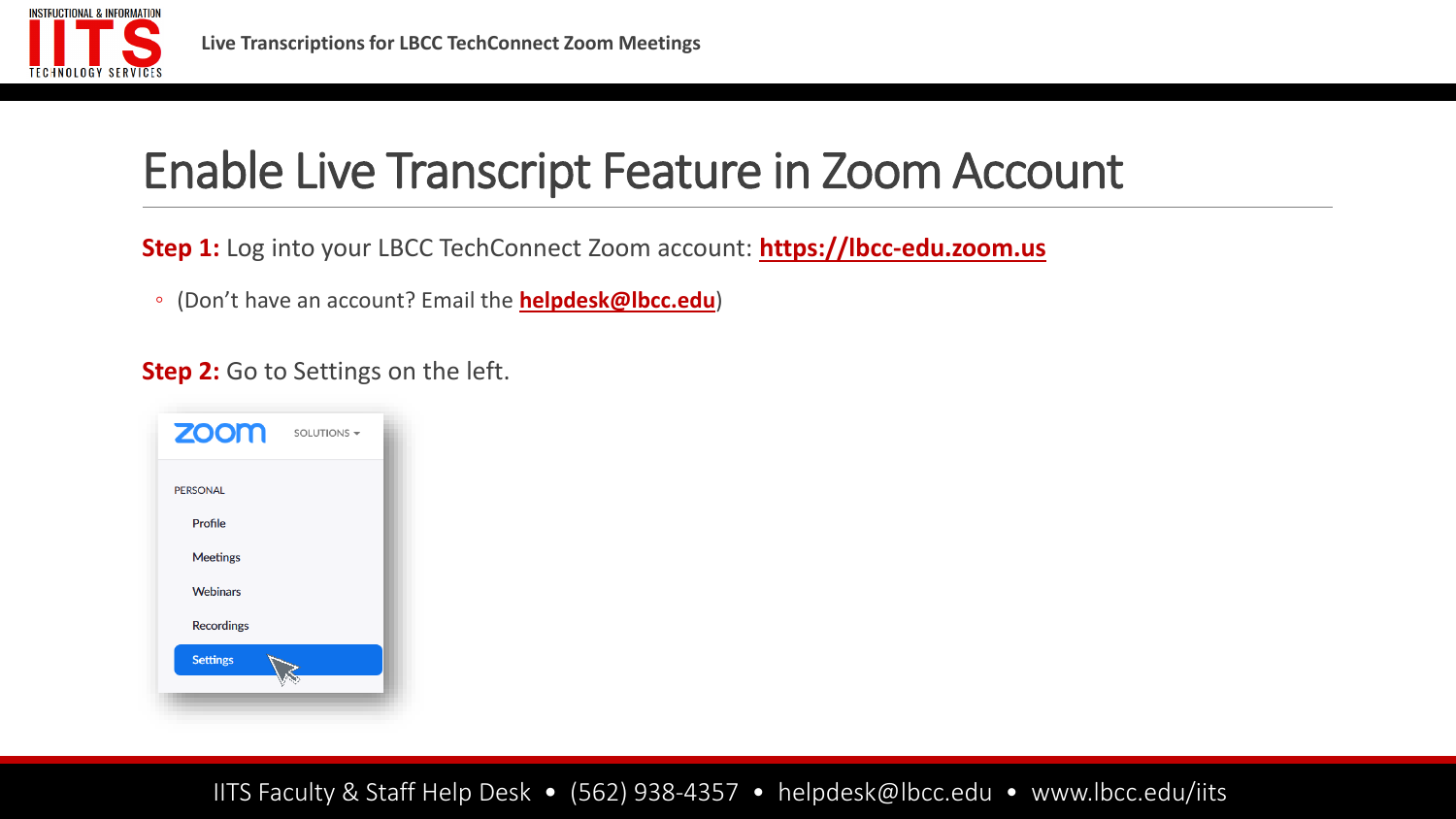

# Enable Live Transcript Feature in Zoom Account

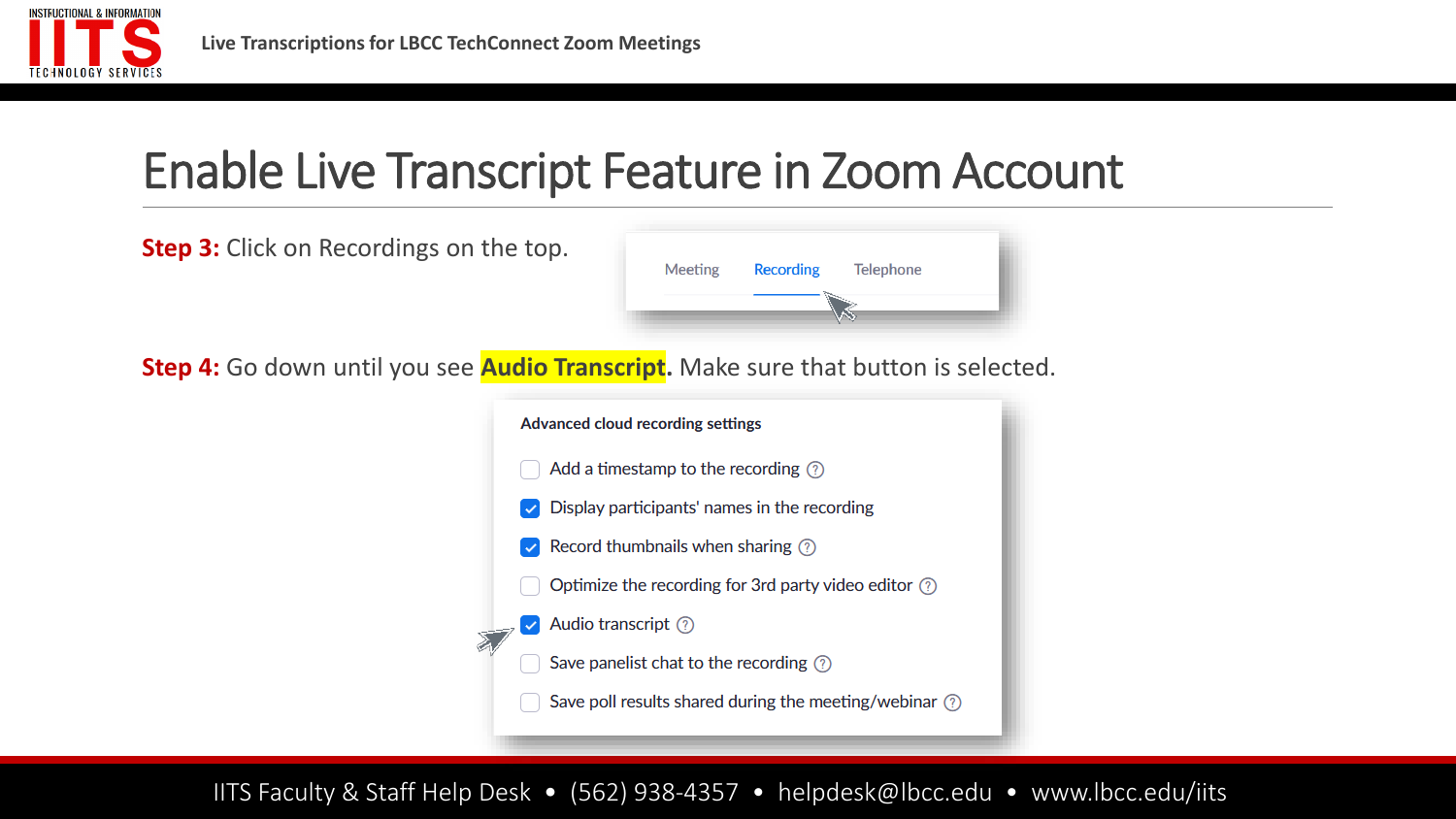

As a **host**, when you start your meeting, you'll see Live Transcript on your in-meeting menu.



When you click on Live Transcript, you will get the following menu.

➢Click on Enable Auto-Transcription.

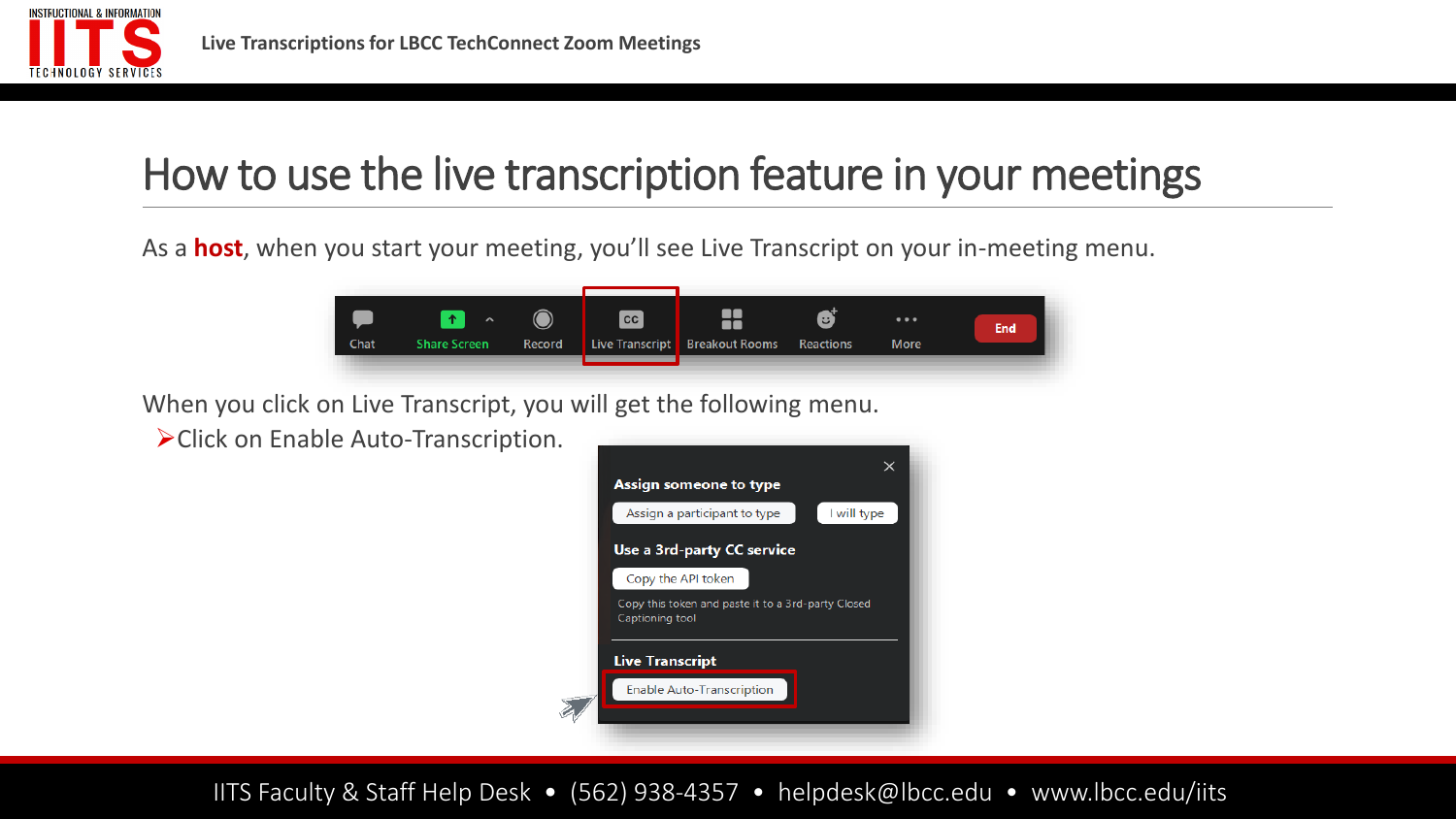

Once you do that you will see it change to look like this. That means your live transcripts are enabled.

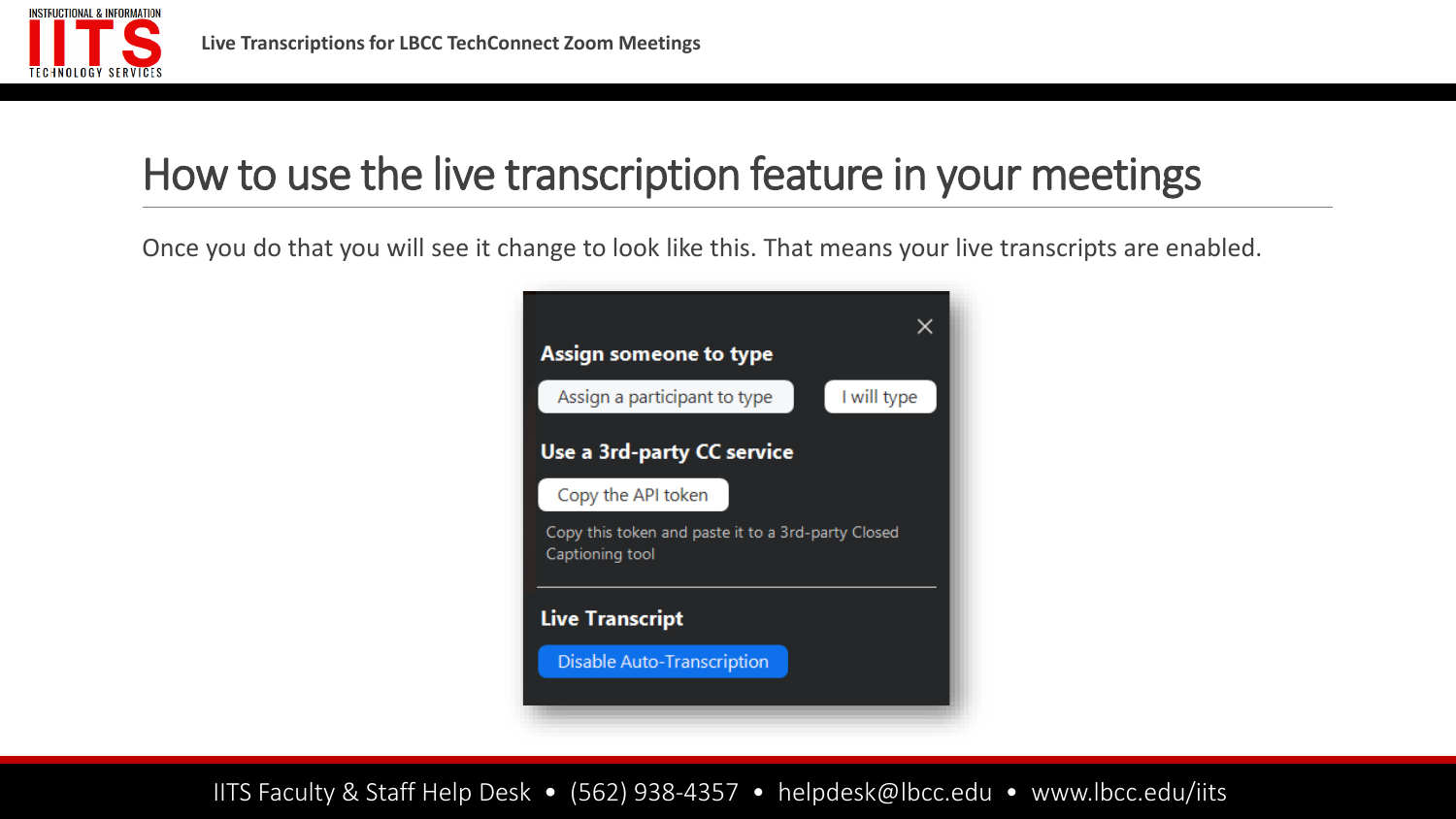

Next, if you click on the carrot next to Live Transcripts, you will get a few more options.

➢Note, your **participants** will now *also* see this menu.



Options:

- 1. Hide Subtitles an option for anyone to use if they choose to not see the subtitles on **their** screen.
- 2. View Full Transcript A screen will pop open the transcript details on the left side (see next slide for example).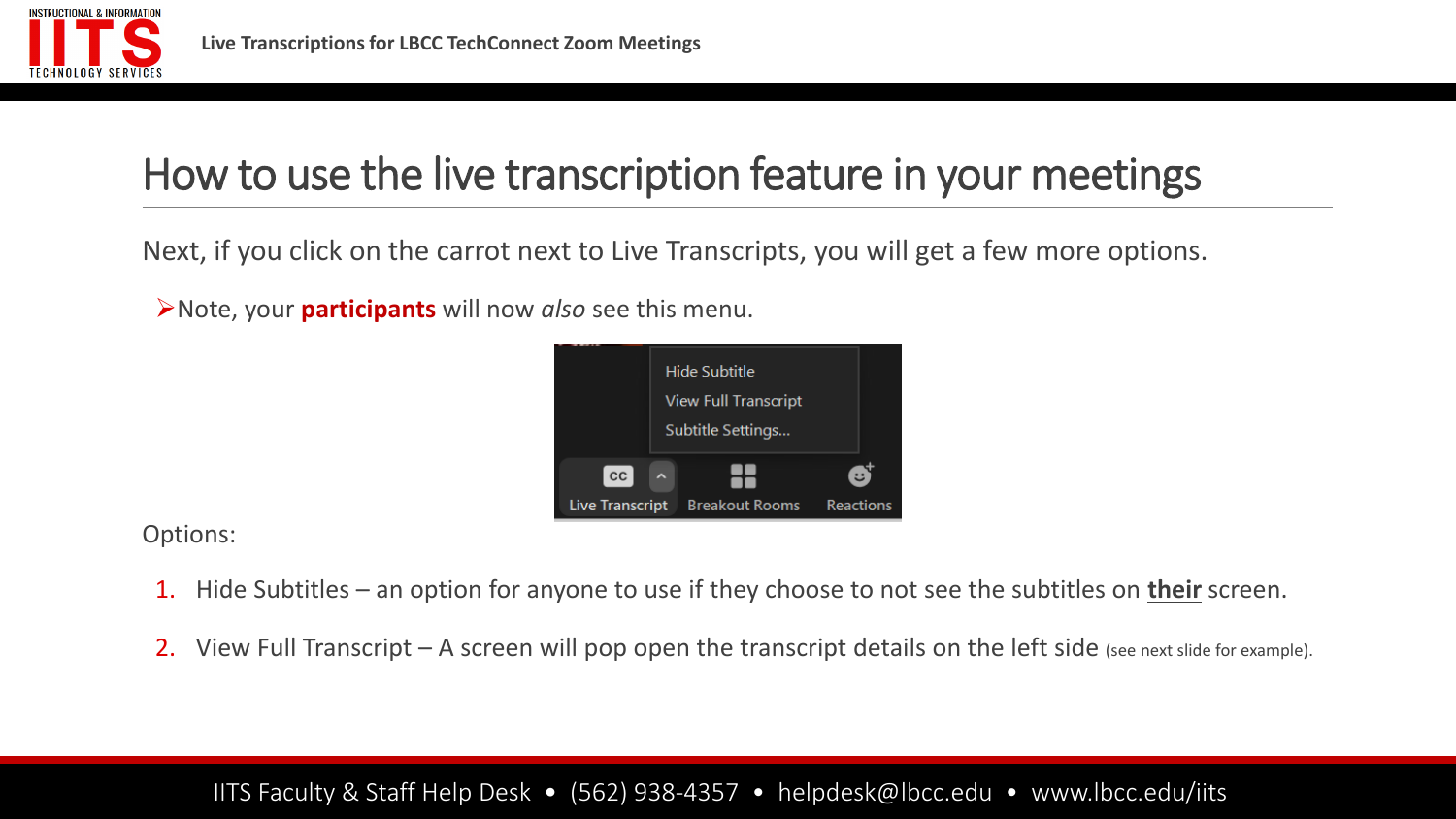

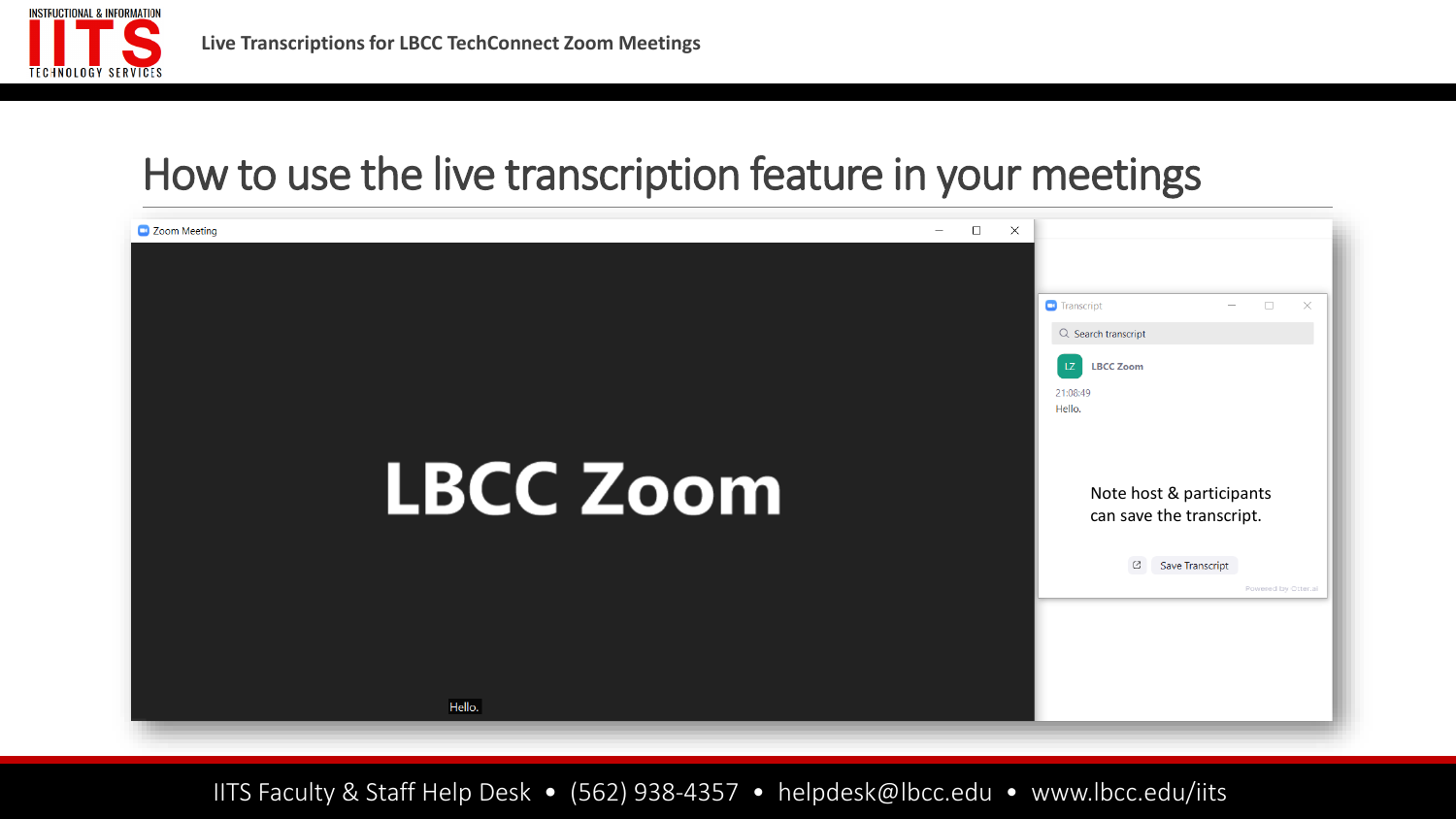

3. The final option is Subtitle settings. There are a variety of settings associated.